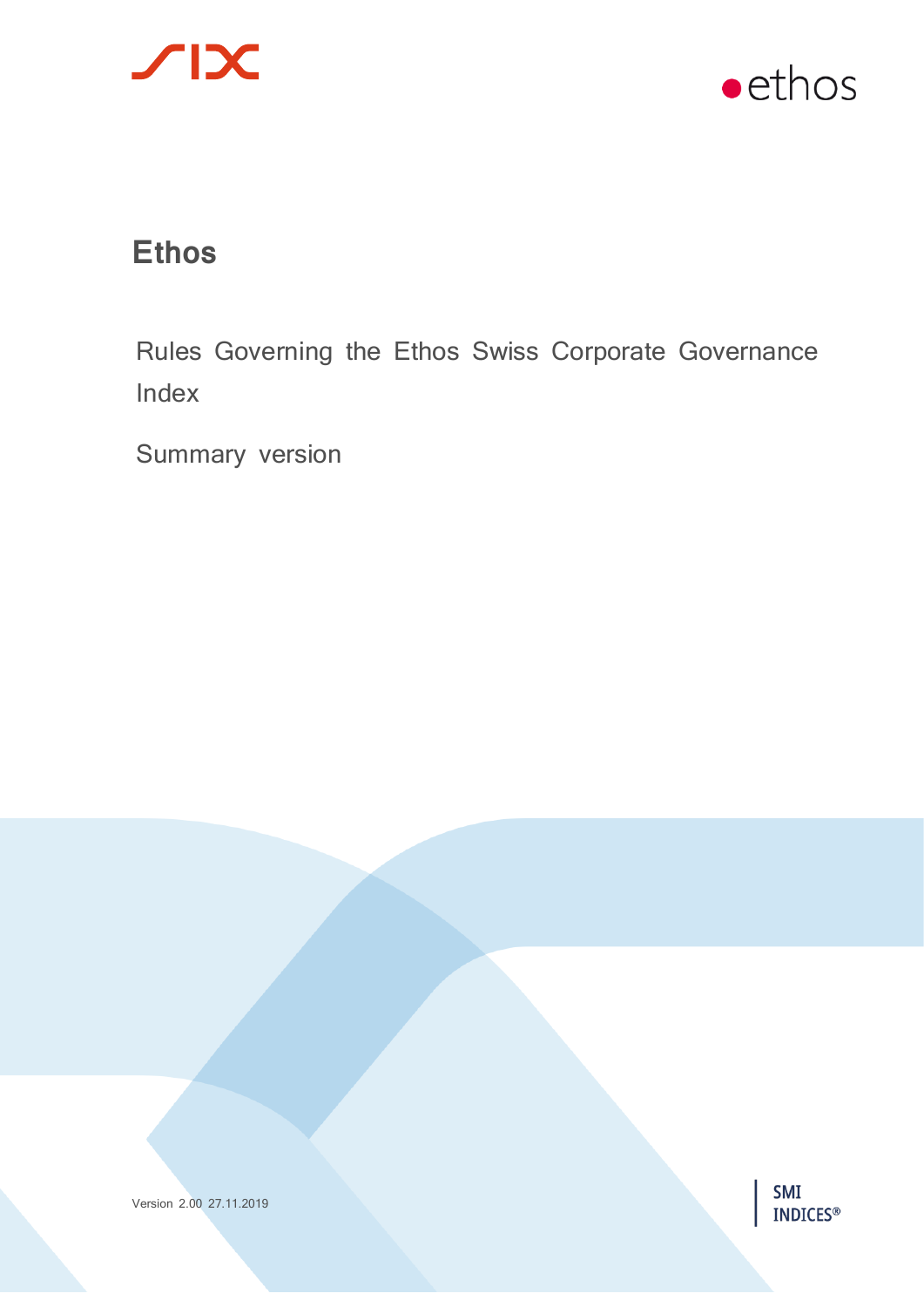# **Table of Content**

| 1.             |  |
|----------------|--|
| 1.1            |  |
| 1.2            |  |
| 1.2.1          |  |
| 1.2.2          |  |
| 1.3            |  |
| 1.4            |  |
| 1.5            |  |
| 1.6            |  |
| $\overline{2}$ |  |
| 3              |  |
| 3.1            |  |
| 3.1.1          |  |
| 3.1.2          |  |
| 3.2            |  |
| 4              |  |
| 4.1            |  |
| 4.2            |  |
| 5              |  |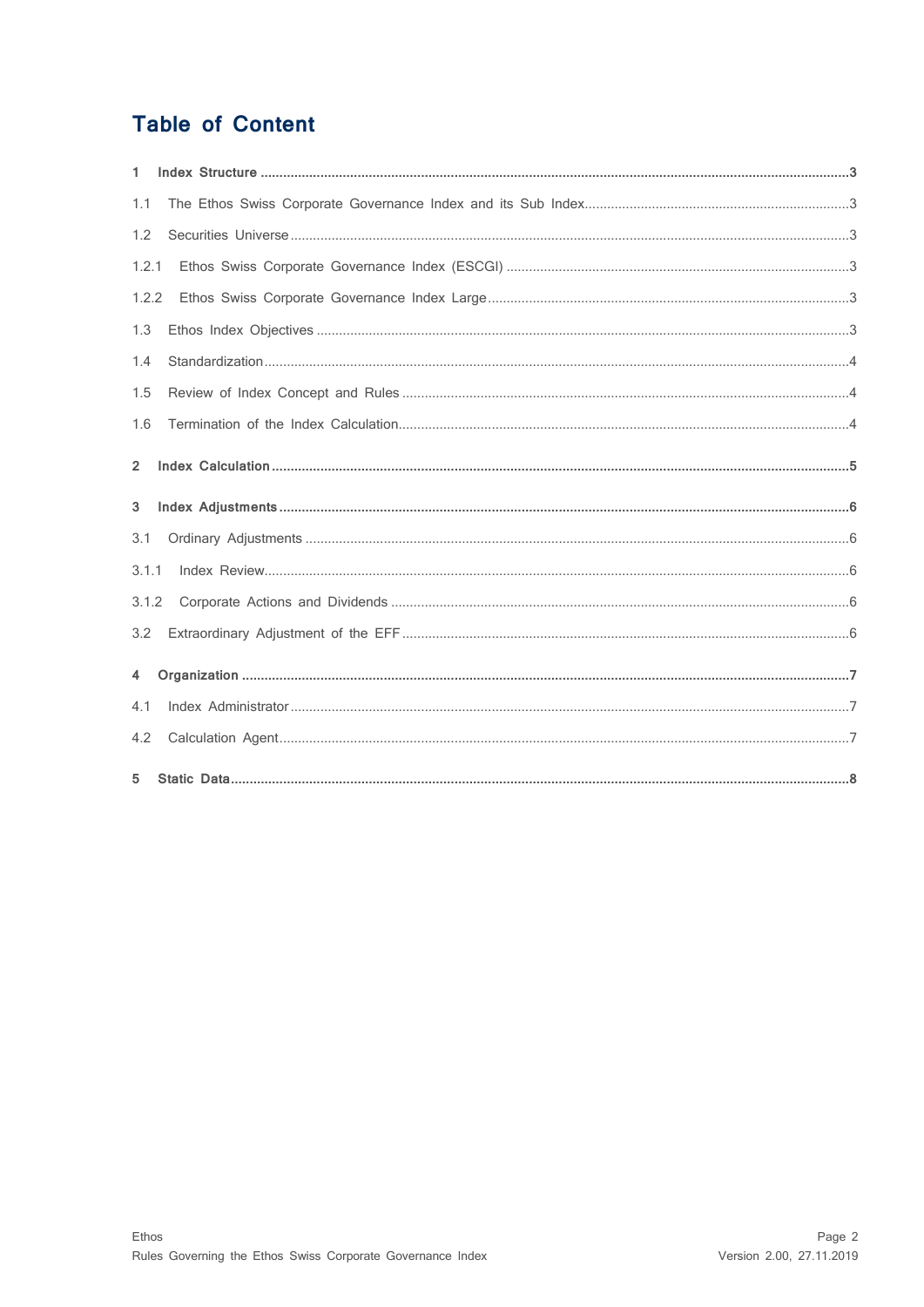# <span id="page-2-0"></span>**1 Index Structure**

#### **1.1 The Ethos Swiss Corporate Governance Index and its Sub Index**

<span id="page-2-1"></span>The Ethos Swiss Corporate Governance Index (ESCGI) and its sub index, the ESCGI Large, follow the same rules, with the only exception of the securities universe defined below. Therefore, the rules described in this document apply to both the ESCGI and ESCGI Large, each with its corresponding base universe (Swiss Performance Index (SPI) and Swiss Performance Index Large (SPI Large)).

#### <span id="page-2-2"></span>**1.2 Securities Universe**

#### **1.2.1 Ethos Swiss Corporate Governance Index (ESCGI)**

<span id="page-2-3"></span>The Ethos Swiss Corporate Governance Index (ESCGI) is based on the SPI. Therefore, the ESCGI follows the SPI Rulebook for all matters not described in this document. The Index Rules apply additional inclusion, exclusion or capping procedures as defined below. Stocks in the ESCGI are weighted by free-float market capitalization. In addition, a cap factor determined by Ethos is applied in order to meet the Index objectives that are defined in section 1.3.

More information related to the SPI calculation and methodology can be found on the SIX website.

#### **Ethos Swiss Governance Indices**

[https://www.six-group.com/exchanges/indices/data\\_centre/customer/ethos\\_ch\\_corp\\_gov\\_en.html](https://www.six-group.com/exchanges/indices/data_centre/customer/ethos_ch_corp_gov_en.html)

#### **1.2.2 Ethos Swiss Corporate Governance Index Large**

<span id="page-2-4"></span>The Ethos Swiss Corporate Governance Index Large (ESCGI Large) is based on the SPI Large. Therefore, the ESCGI Large follows the SPI Rulebook for all matters not described in this document. The Index Rules apply additional inclusion, exclusion or capping procedures as defined below. Stocks in the Ethos Index are weighted by free-float market capitalization. In addition, a cap factor determined by Ethos is applied in order to meet the index objectives that are defined in section 1.3.

More information related to the SPI calculation and methodology can be found on the SIX website.

#### **Ethos Swiss Governance Indices**

[https://www.six-group.com/exchanges/indices/data\\_centre/customer/ethos\\_ch\\_corp\\_gov\\_en.html](https://www.six-group.com/exchanges/indices/data_centre/customer/ethos_ch_corp_gov_en.html)

#### <span id="page-2-5"></span>**1.3 Ethos Index Objectives**

Ethos' objective is to address some of the governance risks (by reducing them) which are generally not taken into account in most benchmarks. The ESCGI is reviewed annually to take into account changes that may have occurred in the governance structure of the companies of the base universe. Overweighting and underweighting have to be understood compared with the base universe (SPI Index or SPI Large) and at the time of the annual review of the Ethos Final Factors (EFFs). The index objectives intend to:

- Reduce the corporate governance risks by underweighting or excluding companies that do not apply best governance practices (according to Ethos' guidelines)
- Reduce the carbon impact of the index by underweighting companies with significant carbon emissions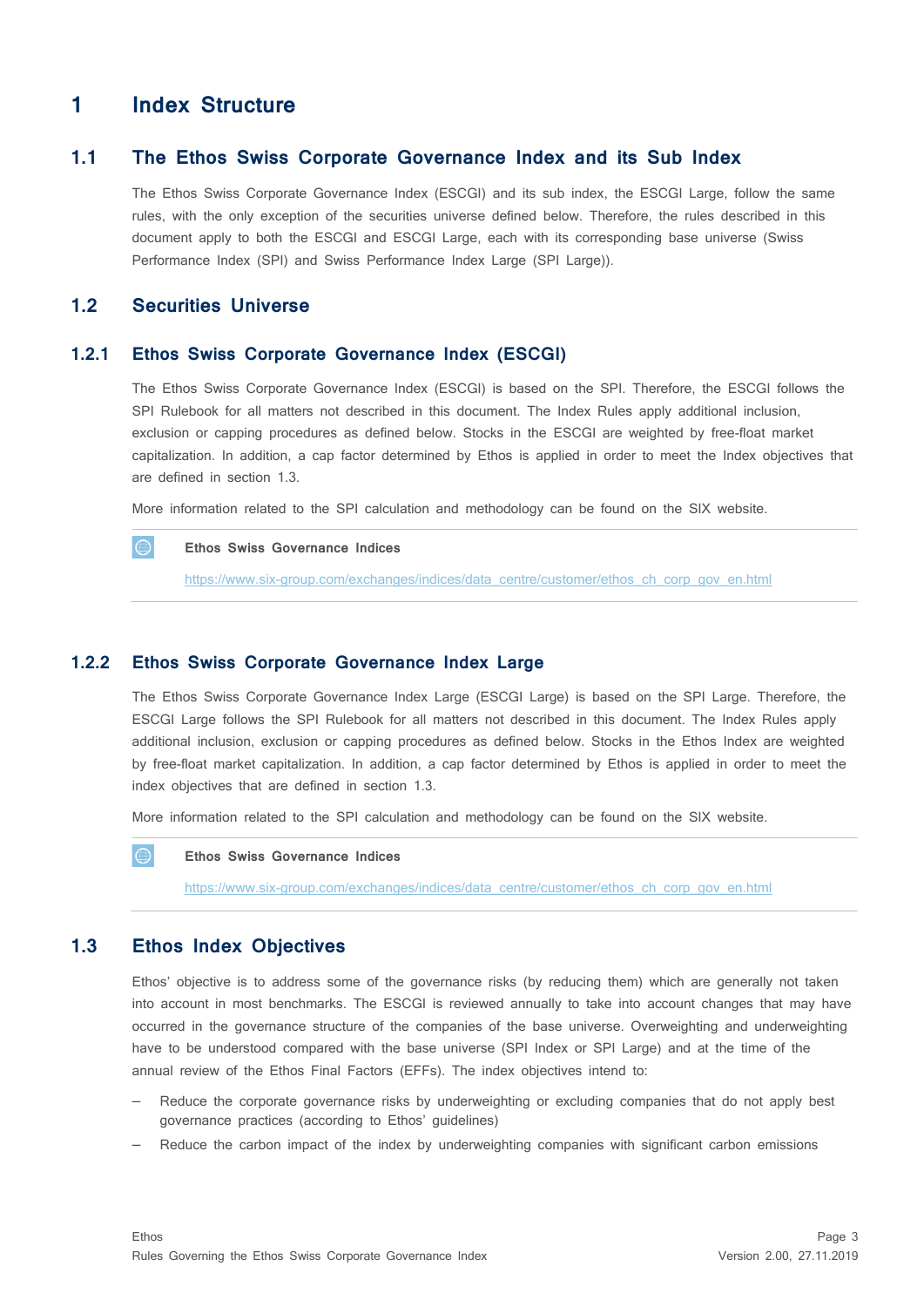- Avoid overweighting companies that are under a serious controversy (under Ethos' methodology)
- Avoid overweighting companies that have a weight above 15% in the base universe at the time of the annual review of the EFFs
- <span id="page-3-0"></span>– Overweight companies that are not falling into one of the categories above.

### **1.4 Standardization**

The ESCGI is standardized on close of 27 January 2017 with an initial value of 100.

<span id="page-3-1"></span>The ESCGI Large is standardized on close of 29 November 2019 with an initial value of 1000.

### **1.5 Review of Index Concept and Rules**

The validity of the index concepts and rules is reviewed on a regular basis. In exceptional cases a broad market consultation can be conducted by Ethos. The changes to the index rules are publicly announced with appropriate lead time (usually 3 months).

#### **1.6 Termination of the Index Calculation**

<span id="page-3-2"></span>A decision to discontinue will be publicly announced by Ethos with appropriate lead time.

If Ethos is aware of existing financial products linked to the index, a market consultation is conducted in advance and a transition period is introduced before the definitive termination.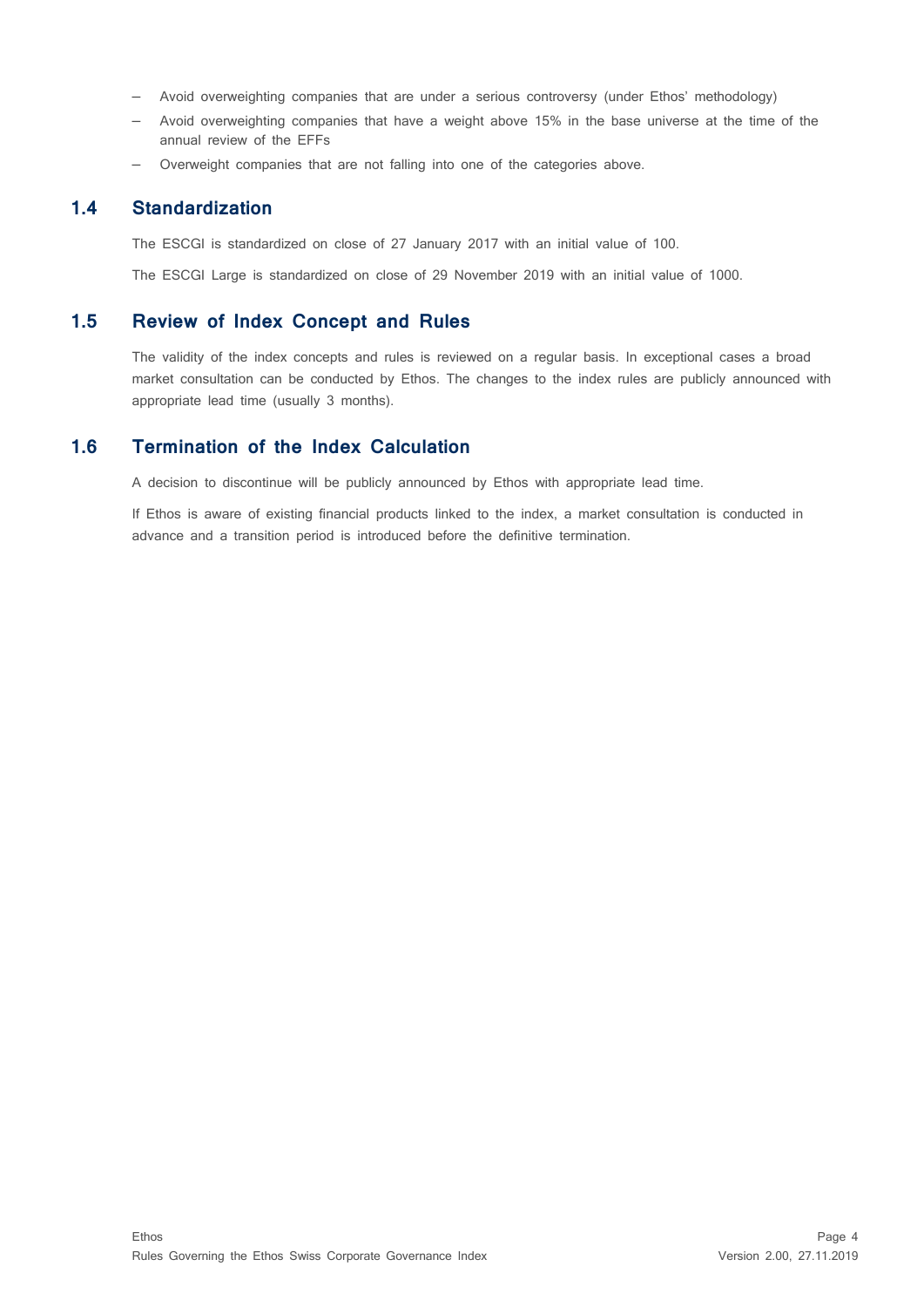# **2 Index Calculation**

<span id="page-4-0"></span>This section is reserved for customers. Please contact Ethos for more information:

Ethos

2, Place de Cornavin Case Postale 1480 CH-1211 Genève 1 Email: info@ethosfund.ch Phone: +41 (0)22 716 15 55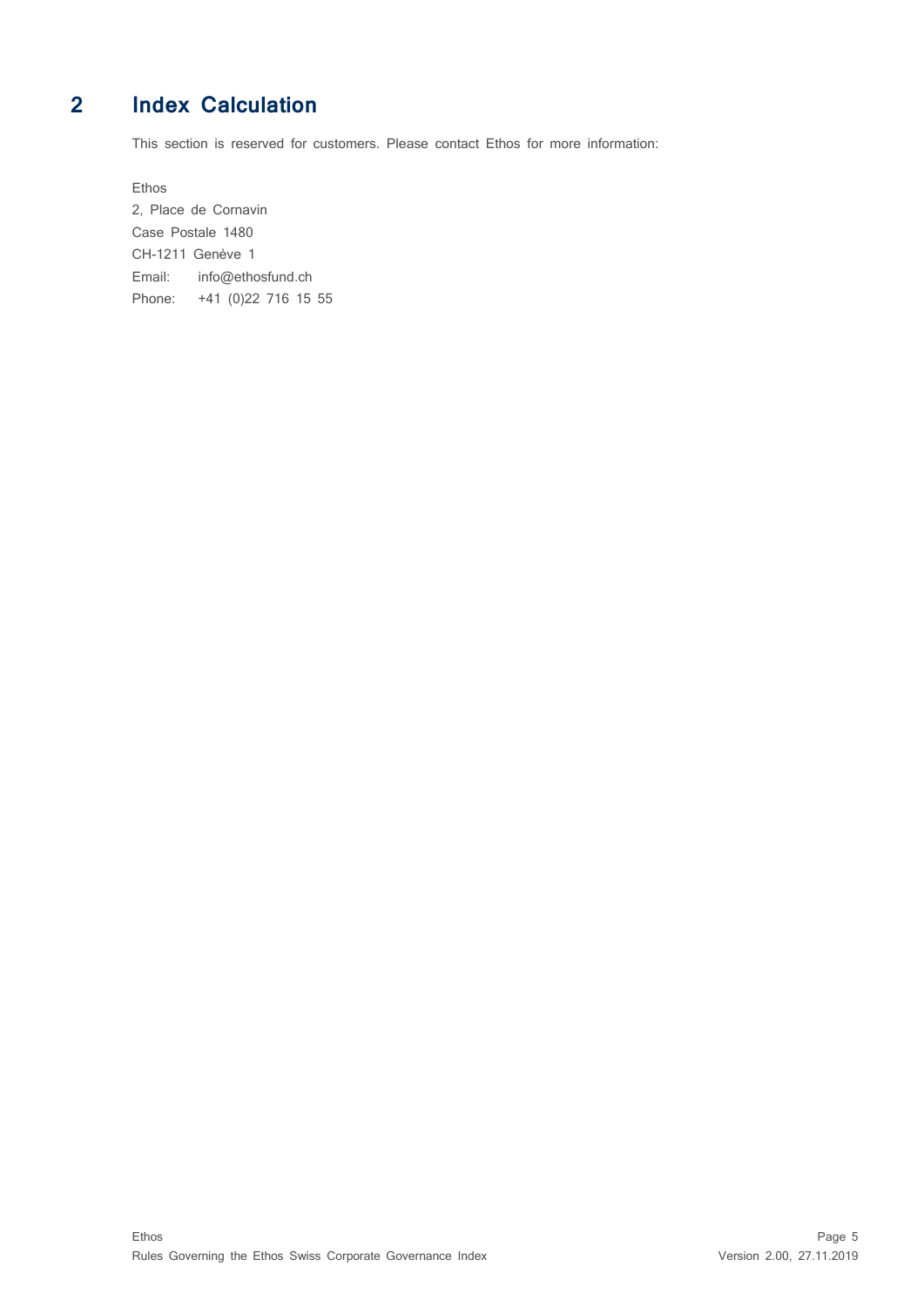# <span id="page-5-0"></span>**3 Index Adjustments**

#### <span id="page-5-1"></span>**3.1 Ordinary Adjustments**

#### **3.1.1 Index Review**

<span id="page-5-2"></span>The review of the EFFs is implemented annually on the third Friday in September (after close of trading), simultaneously to the official implementation of the annual SPI Index review.

<span id="page-5-3"></span>The announcement of the new components and capping factors occurs before market opening five trading days before the mentioned Friday - usually Monday.

#### **3.1.2 Corporate Actions and Dividends**

<span id="page-5-4"></span>Corporate Actions and Dividends are adjusted as described in the SPI Rulebook.

### **3.2 Extraordinary Adjustment of the EFF**

In order to meet the index objectives defined in section 1.3, Ethos reserves the right in exceptional situation to amend the EFF of one or several constituent of the Index or of the base universe. Exceptional situation may include, among others but not limited to, mergers, spin offs, important change or announcement that may impact the EFF under the rules defined in section 2.

The calculation and announcement of the new EFFs will generally take place five trading days, but no less than one trading day, prior to the implementation in the index.

When a new company added to the SPI is the result of a spin off from an existing ESCGI constituent, Ethos triggers an extraordinary adjustment and calculates a new EFF for the new component which reflects either a new assessment including a new initial Ethos Factor and the derived EFF or a neutral approach, that is the same EFF as the one of the mother company. As a general rule, if a corporate action does not materially affect the corporate governance of the securities involved in the event, the required extraordinary adjustment targets a neutral impact on the EFFs of the involved companies applied to all involved components to minimize the turnover of the ESCGI.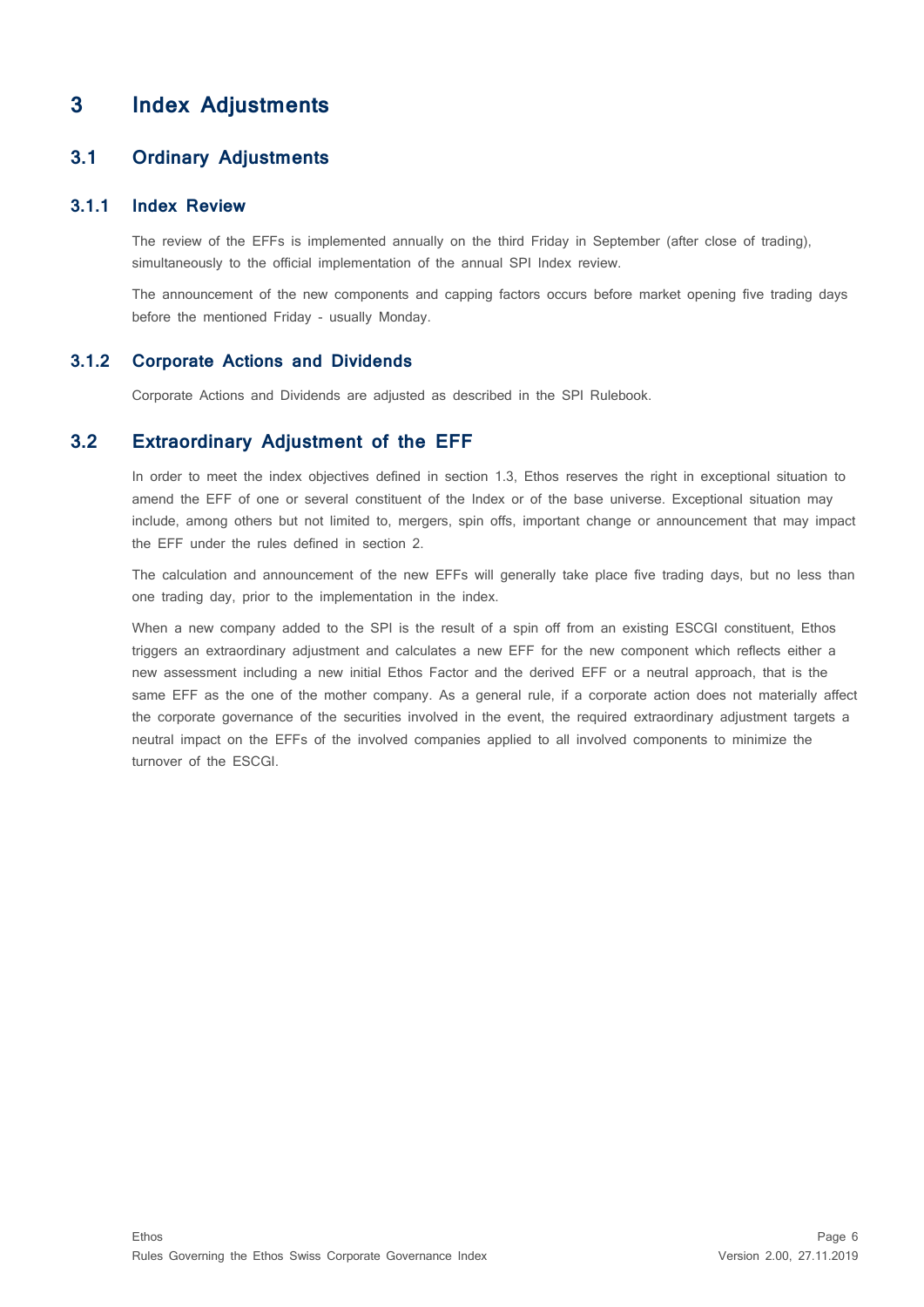# <span id="page-6-0"></span>**4 Organization**

## **4.1 Index Administrator**

<span id="page-6-1"></span>The index is administered by Ethos. Ethos is responsible for the data sourcing and calculation of the EFFs.

**Any requests with respect to the index administration may be directed to the following address:**

Ethos 2, Place de Cornavin Case Postale CH-1211 Genève 1

<span id="page-6-2"></span>Email: [gestion@ethosfund.ch](mailto:gestion@ethosfund.ch) Phone: +41 (0)22 716 15 55

# **4.2 Calculation Agent**

SIX is the Calculation Agent of the Ethos Index. SSX ensures the correct calculation on its systems according to market standards. Information concerning the indices of SIX (index adjustments, announcements and so on) is available at the following Internet address:

[http://www.six-swiss-exchange.com/indices/data\\_centre/customer/ethos\\_ch\\_corp\\_gov\\_en.html](http://www.six-swiss-exchange.com/indices/data_centre/customer/blkb_regio_basel_de.html)

**Any requests with respect to calculation of the indices may be directed to the following address:**

SIX Pfingstweidstrasse 110 CH-8021 Zurich

Email: [indexsupport@six-group.com](mailto:indexsupport@six-group.com) Phone: +41(0)58 399 21 11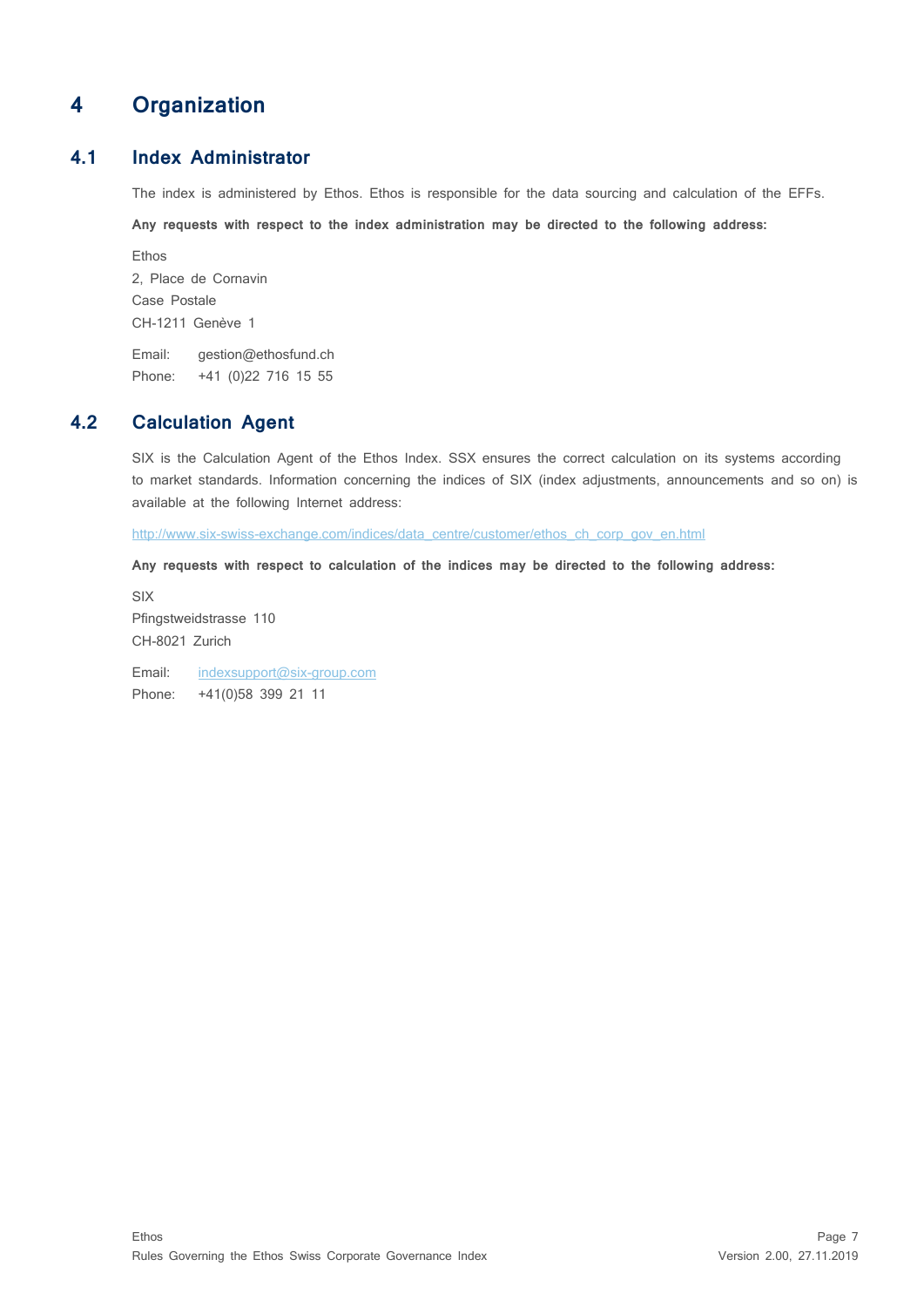# **5 Static Data**

<span id="page-7-0"></span>

| Name                                                        | Symbol        | <b>Security Number</b> | <b>ISIN</b>  |
|-------------------------------------------------------------|---------------|------------------------|--------------|
| Ethos Swiss Corporate Governance Index (Price)              | <b>ESCGIP</b> | 34238795               | CH0342387955 |
| Ethos Swiss Corporate Governance Index (Total Return)       | <b>ESCGIT</b> | 34238796               | CH0342387963 |
| Ethos Swiss Corporate Governance Index Large (Price)        | <b>ESCGLP</b> | 50718569               | CH0507185699 |
| Ethos Swiss Corporate Governance Index Large (Total Return) | <b>ESCGLT</b> | 50718587               | CH0507185871 |